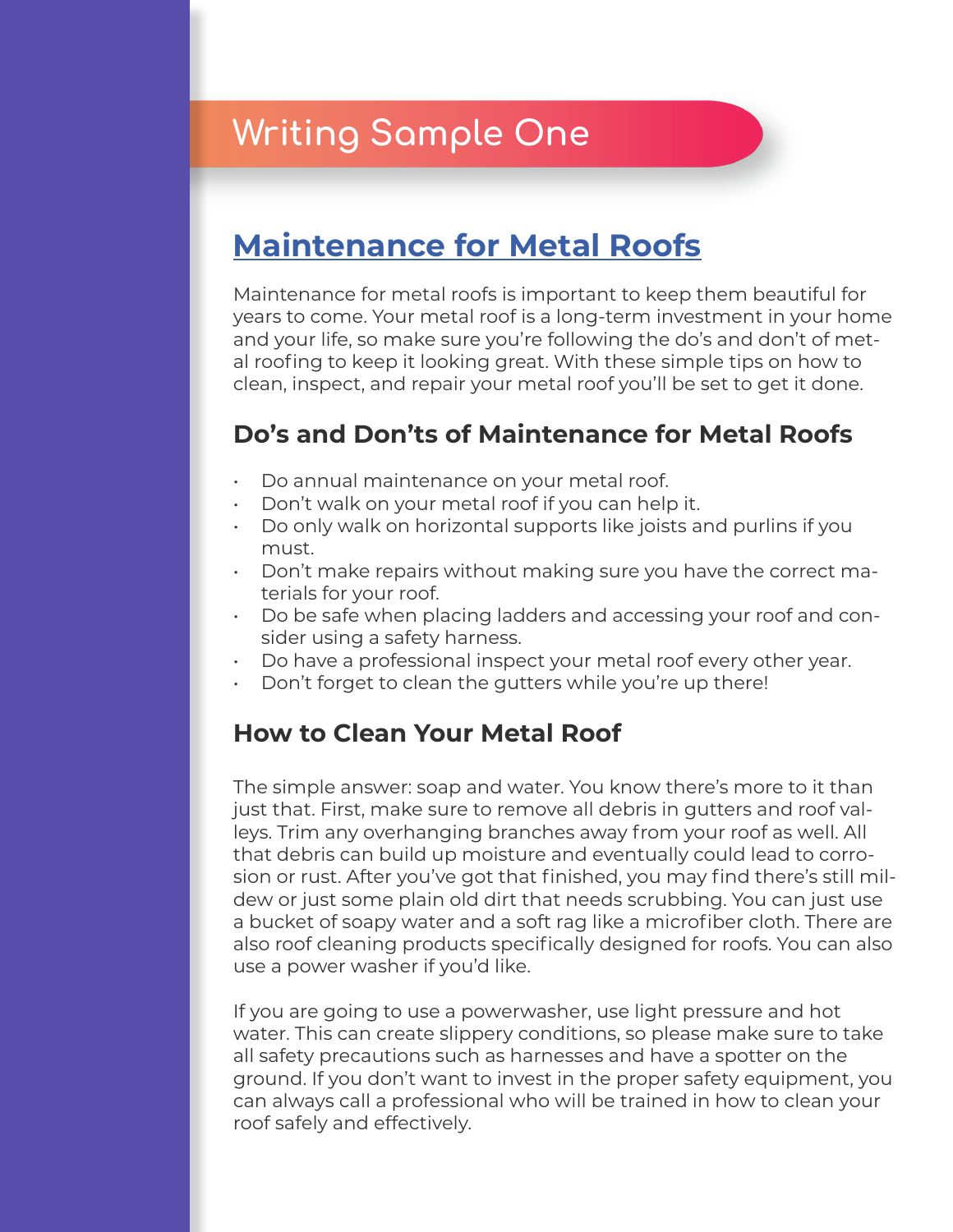#### **What to Inspect on Your Metal Roof**

**Inspect the paint finish:** look for scuffs, scratches, punctures, flaking, or fading. If you do find a scratch you can repair it easily. Just clean the scratch with a soft rag and mineral spirits rinse it with water then let it dry. After that, you can paint over the scratch with a metal primer to seal moisture out.

Inspect panels, flashing, and seams and sealants: look for bending, sagging, or warping where the panels meet. These seams must be flush or they can leak. Flashing is another point of water entry, so keep a sharp eye on that too, wherever the roof meets walls, roof edges, or other protrusions such as chimneys and skylights.

**Check for corrosion:** rust is the enemy of the metal roof, make sure to be vigilant against it. Corrosion can happen anywhere moisture has access to raw metal but the finish on your metal roof should protect it. That's why it's so important to check for dings and scratches and deal with any areas of exposed metal.

Vents and your HVAC system can put out moisture which can create the conditions for corrosion. A professional can inspect these systems and correct any problems. If you do notice any small rust spots, you can correct them by carefully cleaning the area with a scrubbing cleanser. After rinsing it clean, gently sand as much rust off as you can. Don't use a wire brush to remove the rust, which may damage the panel. Once the corrosion is removed, apply a metal primer to prevent future rusting.

**Structural maintenance check:** this is a more in-depth inspection that should take place every other year. Roofs take wear and tear from weather, including hail, ice, falling branches, extreme heat, extreme cold, and extreme moisture. It's worth it to have a professional inspect your roof to assess any damage and make any repairs needed. Fasteners including rivets and screws should be examined as well as panels, flashing, gaskets, and sealants.

### **Don't forget Winter Care**

A good maintenance plan for metal roofs is year-round. In the winter, you'll need to make sure it's kept clear of ice and snow buildup. Metal roofs are great at shedding snow, so this should be a simple process, but if a little help is needed, a long-handled broom can be used to help the process along. Be careful not to use tools that could scrape or ding your roof.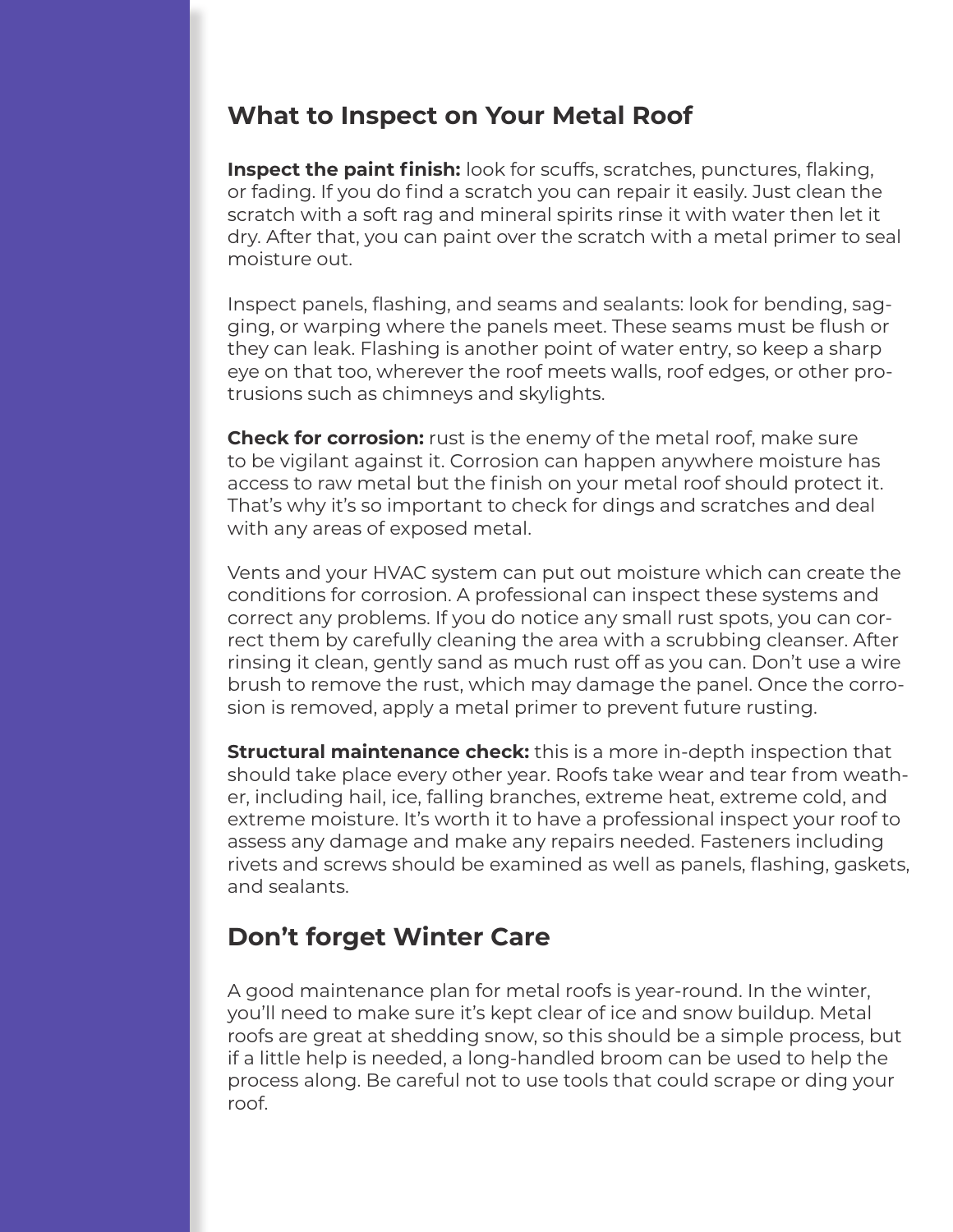### **Wrapping it Up with Regular Roof Maintenance**

Your home is where your heart is, and just like you, it needs regular checkups and care. Your metal roof can last a lifetime with the right preventative maintenance. Make sure to always take safety precautions when getting on ladders or accessing your roof. If you feel uncomfortable accessing your roof, we can help keep things ship-shape and give your roof a clean bill of health.

*Content Writing for Client: Weathervane Roofing Tone: Friendly and Competent Keywords: Maintenance for Metal Roofs*

## **Writing Sample Two**

### **[Setting Out to Launch a New Brand](https://zeediamedia.com/setting-out-to-launch-a-new-brand/)**

So you wanna launch a new brand, eh?

Well, buckle up, and get ready to roll. We're about to take off. There's a lot of moving parts to successfully launching a brand. It's important to stay organized and on top of all the details to make it a success. Project management is just as important as creativity in the process, and you should start with your calendar.

### **What is a brand exactly?**

Let's take a moment to define **BRAND**. Many new business owners miss a vital piece of their brand when creating a new company. Your brand is NOT your logo, colors, fonts, tagline, etc. These are brand elements that support your overall brand. Your Brand is the **EMOTIONAL CONNECTION** and message you are putting out to the world. It should be simple yet powerful and consistent.

The best way to establish and define your brand is with our unique Brand Archetypes process. First, you pick an archetype and then you build your brand around one single emotional idea.

Find out more here: Brand Archetypes

Take our questionnaire and see what your brand archetype is.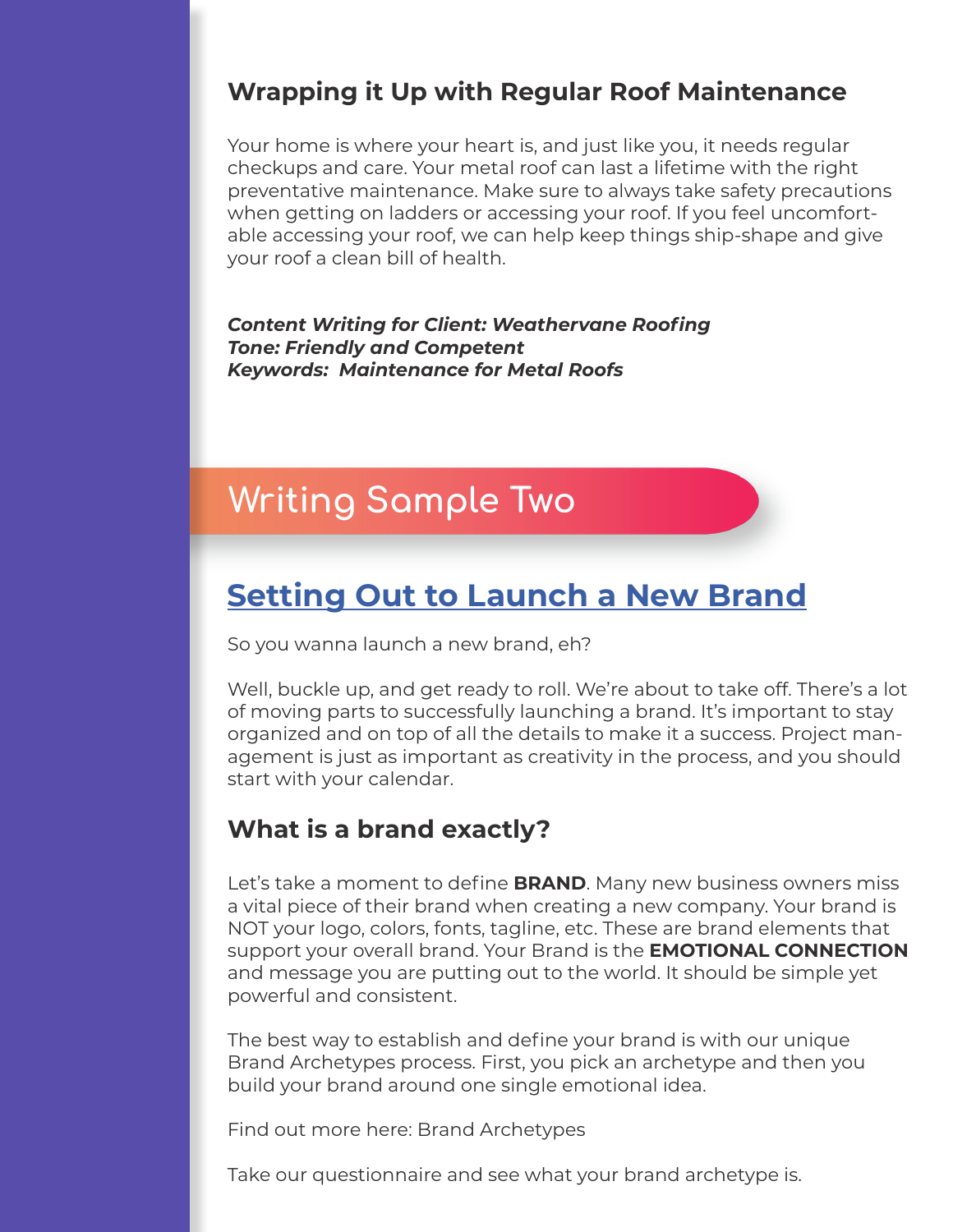### **Pick a Date to Launch Your New Brand**

This is the date that everything else hinges on. From the launch date, the team works backward to schedule the rest of the process. Think carefully about when you're launching to avoid holidays or other events that would distract your target market from noticing what's going on. If you can, time it to line up with a conference, festival, or another large social event. You can use it to help get eyes on your new brand!

Once you've picked the all-important launch date, stick to it. Depending on your branding needs you could need anywhere from six weeks to months to create and launch your brand. Plan for the work after the launch too. If this is a rebrand, you'll need at least a couple of weeks of transition branding referencing the old brand after the launch. If your brand is new or you're just updating the logo you won't need transition branding at all. If you're making a big shift to an established brand it will take more than a couple of weeks.

### **Make Your Plan**

Who are the key audiences you'll be communicating with? Take into account your stakeholders, clients, workforce, and community. You should launch your new brand internally first, and then roll it out externally. That way everyone on your team will be ready to go on the public launch date.

What's the story surrounding your launch? How are you sharing the "why" of your rebrand? You gotta have this in place to make a successful launch. Creating the story humanizes the process. It connects your target market to your brand. Make it personal and your customer will connect with the transformation.

Assess your marketing materials and make a full audit of everything that will need to be updated. Create checklists and due dates to keep things organized.

Here's a list of some of the materials you may need to create or update:

- Website
- Social media pages
- Google Business page
- E-books
- Landing pages
- Social media templates
- Collateral materials like brochures and business cards
- Signage